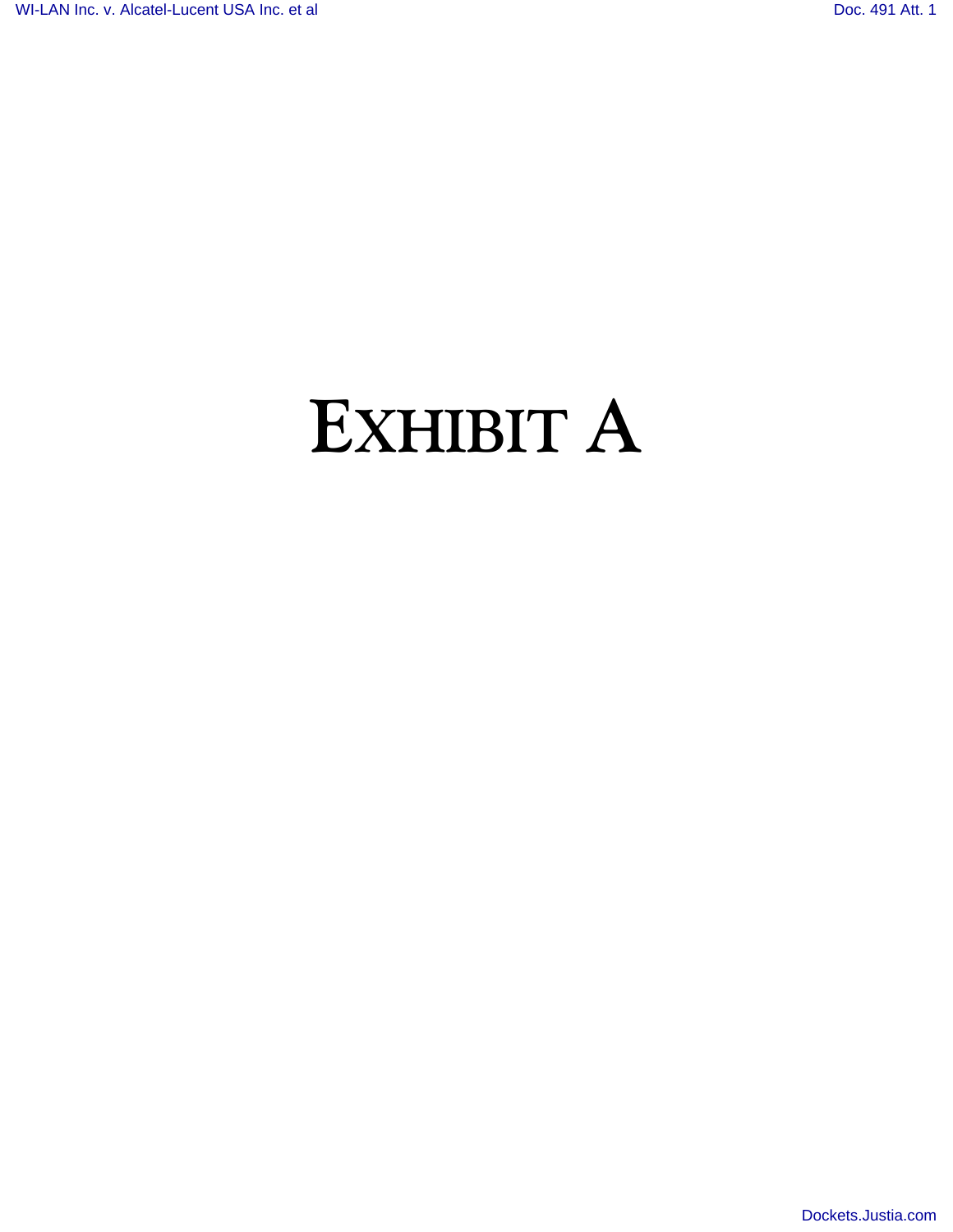Page 1 <sup>1</sup> IN THE UNITED STATES DISTRICT COURT FOR THE EASTERN DISTRICT OF TEXAS <sup>2</sup> TYLER DIVISION 3 WI-LAN, INC. 4 DOCKET NO. 6:10cv521  $-\nabla S -$  ) 5 Tyler, Texas ALCATEL-LUCENT USA, INC., 8:51 a.m. <sup>6</sup> ET AL ) July 8, 2013 <sup>7</sup> \*\*\*\*\*\*\*\*\*\*\*\*\*\*\*\*\*\*\*\*\*\*\*\*\*\*\*\*\*\*\*\*\*\*\*\*\*\*\*\*\*\*\*\*\*\*\*\*\*\*\*\*\*\*  $8$  WI-LAN, INC. DOCKET NO. 6:10cv252  $9 -VS -$  ) <sup>10</sup> HTC CORPORATION, ET AL ) 11 12 13 <sup>14</sup> TRANSCRIPT OF TRIAL MORNING SESSION <sup>15</sup> BEFORE THE HONORABLE LEONARD DAVIS, UNITED STATES CHIEF DISTRICT JUDGE, AND A JURY 16 17 18 19 <sup>20</sup> COURT REPORTERS: MS. SHEA SLOAN MS. JUDY WERLINGER 21 211 W. Ferguson Tyler, Texas 75702 22 shea\_sloan@txed.uscourts.gov 23 <sup>24</sup> Proceedings taken by Machine Stenotype; transcript was produced by a Computer. 25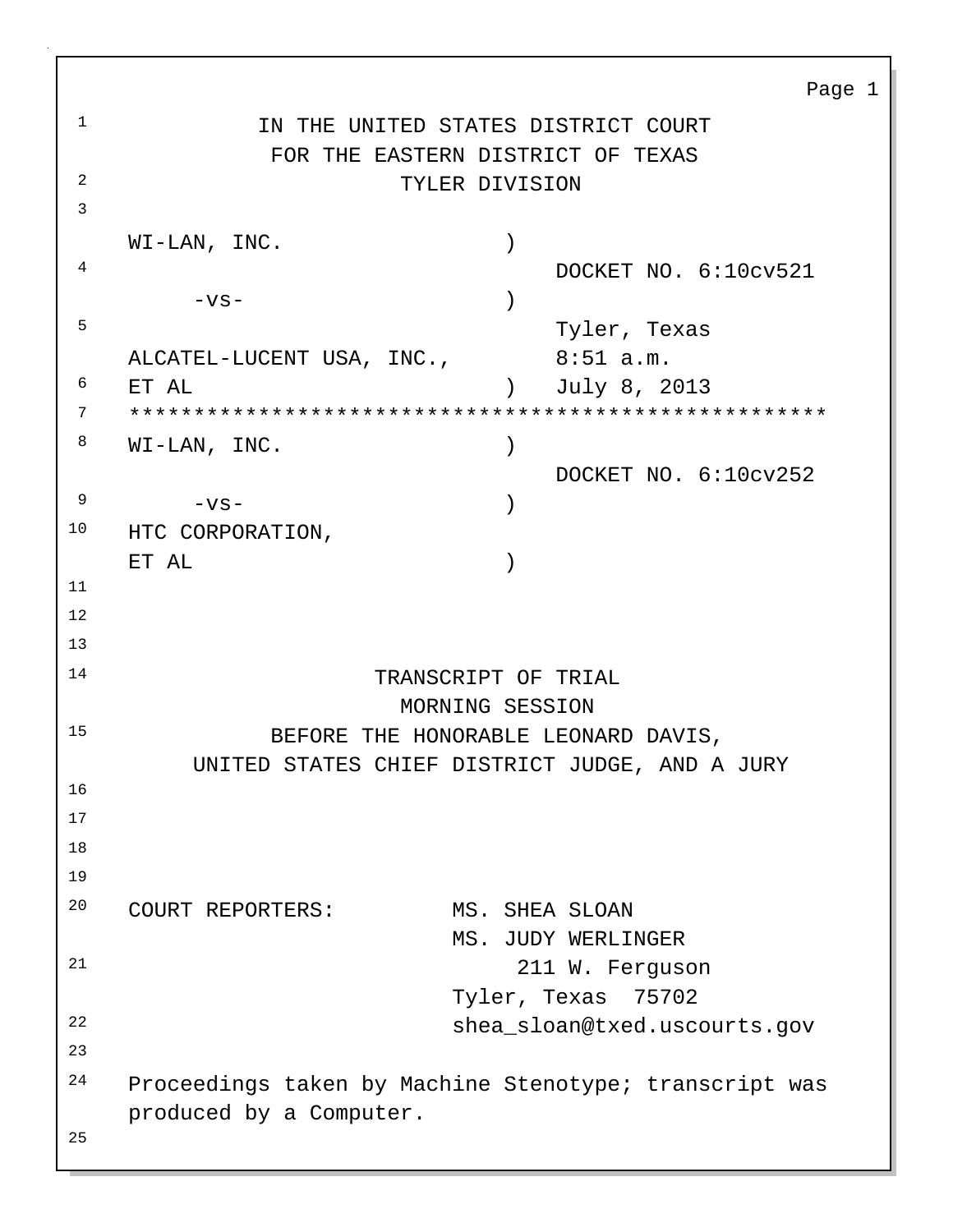Page 118

<sup>1</sup> important back in that time.

2 So these were the services provided by DSL, <sup>3</sup> and DSL was actually, you know, one of the initial 4 broadband technologies that really created the Internet <sup>5</sup> revolution. All the things you see today wouldn't have <sup>6</sup> been possible without that roll-out. <sup>7</sup> So, you know, again, that was really what we <sup>8</sup> were looking at. And everyone was putting their finger <sup>9</sup> up in the air and going, well, what else can happen? So  $10$  the key that we were also looking at is, we had to be <sup>11</sup> extensible and to not try to anticipate what people

<sup>12</sup> might do on the Internet.

13 People did all kinds of things on the 14 Internet. So flexibility was important to future-proof <sup>15</sup> our systems.

16 Q. And so you were looking at a wide variety of <sup>17</sup> data, and you were going to transition from just <sup>18</sup> providing that data via a wired solution, and now you <sup>19</sup> were going to try and provide the same amount of data <sup>20</sup> wirelessly?

21 A. As close to it as we could. Obviously with wireless, you do  $-$  and we talked about it in the slides that you saw from the introductions from  $-$ - from both of the teams here. You saw that  $wireless$  is  $-$  is an

 $25$  expensive commodity. So you have to use it very, very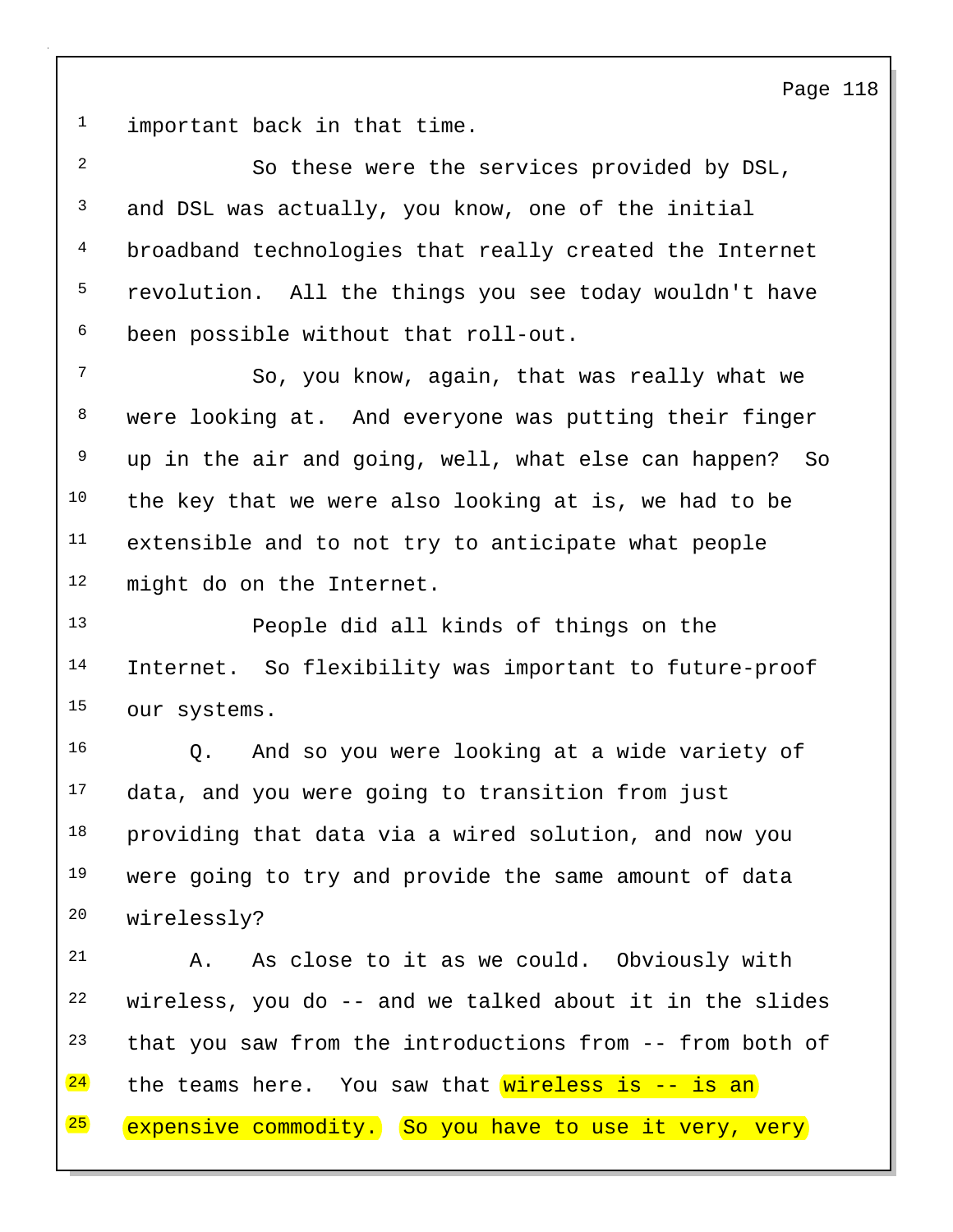Page 119

<sup>1</sup> carefully.

2 **The government charges billions of dollars for**  $3$  the use of Spectrum. So that was another part of the  $-$ 4 part of the problem that we had to tackle. How do you 5 look at the data and understand how do I fit this in the <sup>6</sup> most optimal manner in what we're doing?

7 and this wasn't theoretical. We were solving 8 a real problem that real people had in the real roll-out <sup>9</sup> in 1995. It wasn't 10 years in the future. It was at <sup>10</sup> that very moment we had a product line we needed to <sup>11</sup> build. It wasn't theoretical. It was practical.

12 Q. All right. So let's -- did you start with -- <sup>13</sup> or did DSC have at least a first attempt at a solution, <sup>14</sup> when you arrived in 1995, to this problem?

15 A. Yes. DSC had an initial product that was <sup>16</sup> called the Airspan-60 or AS-60. And it was a relatively <sup>17</sup> simple CDMA product that used orthogonal codes. And, <sup>18</sup> you know, orthogonal codes are used because of their <sup>19</sup> unique properties of 0 correlation, cross-correlation.

20 So they had low noise across each other. You'll hear a lot about that as we talk a little bit. But the thing about it, it was really inefficient. It was designed just like phone lines. So if I were to look at you, the jury, and the young lady there, we'll call you 1, and the last lady at the end in the back,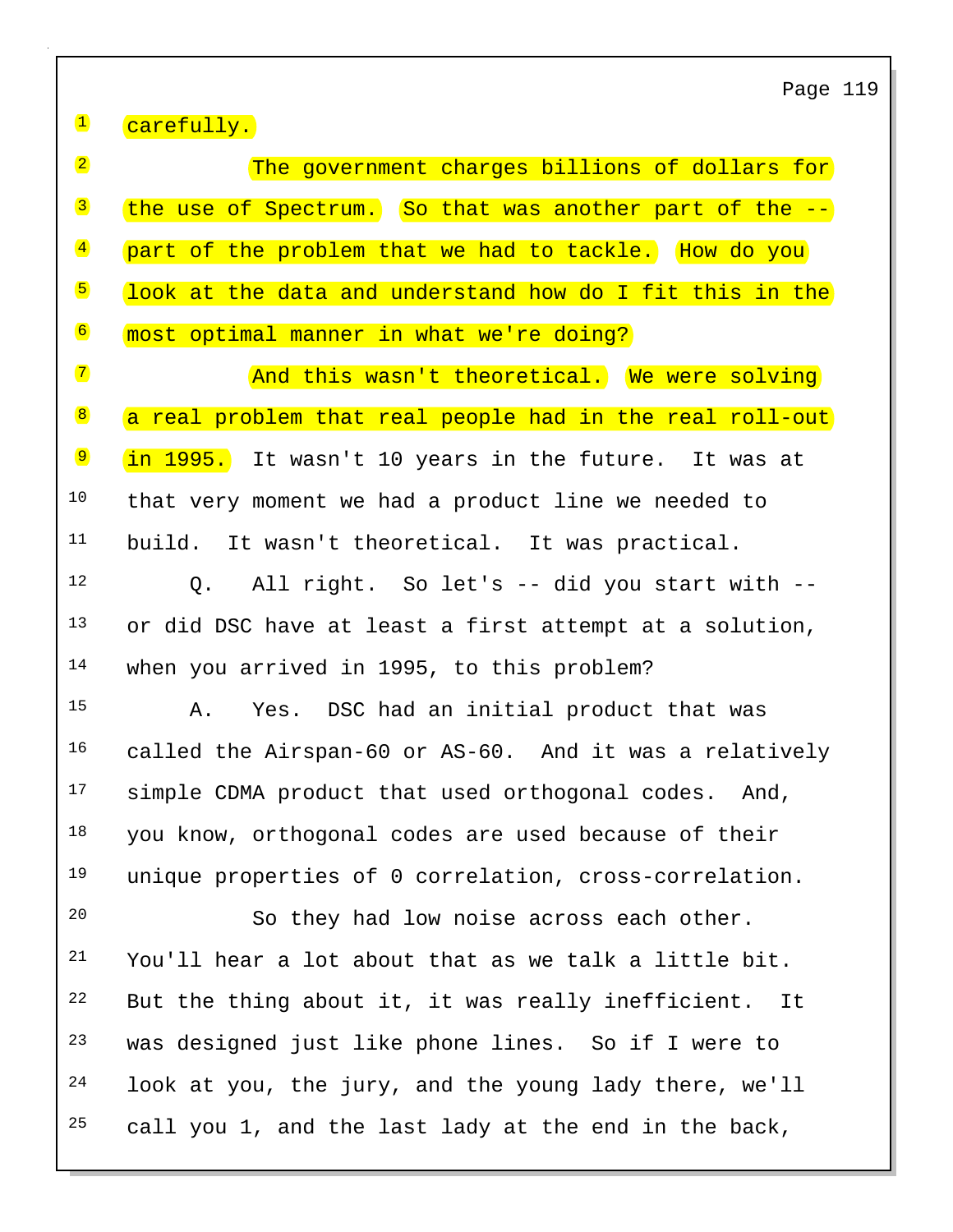Page 123 1 Q. Okay. Well, let's -- let's look at -- you  $2$  said that your system was a cellular system. 3 How did your solution that you and Martin and 4 Joe came up with differ from the traditional cellular 5 phone system of the day at a high level?  $6$  A. Well, first of all, at a high level at the  $7$  time, we showed great graphics of this earlier, the  $-$ - $8$  the  $-$  in fact, there were two  $-$  I think it was <sup>9</sup> disingenuous not to note that there was 2.5G that also  $10$  came out after -- or during this time. 11 There was a lot of work on the fact that there 12 was suddenly, you know, at the time maybe 25 percent of  $13$  the United States had a cell phone, and they had a big  $14$  issue with voice capacity. So during that time, you saw <sup>15</sup> a lot of work on voice capacity and simply making cell <sup>16</sup> phones do two things. 17 One, make sure we could handle more voice  $18$  capacity with the Spectrum we had. And two, you wanted  $19$  to send texts -- texts. Those were the big things that <sup>20</sup> kind of came around in the mid-'90s, right? 21 What we were worried about was immediately a <sup>22</sup> problem of we were rolling out the Internet. We were 23 rolling out broadband, and we already saw we had gaps. 24 And our customers, the Bell operating companies and  $25$  international companies, really had a need to have those